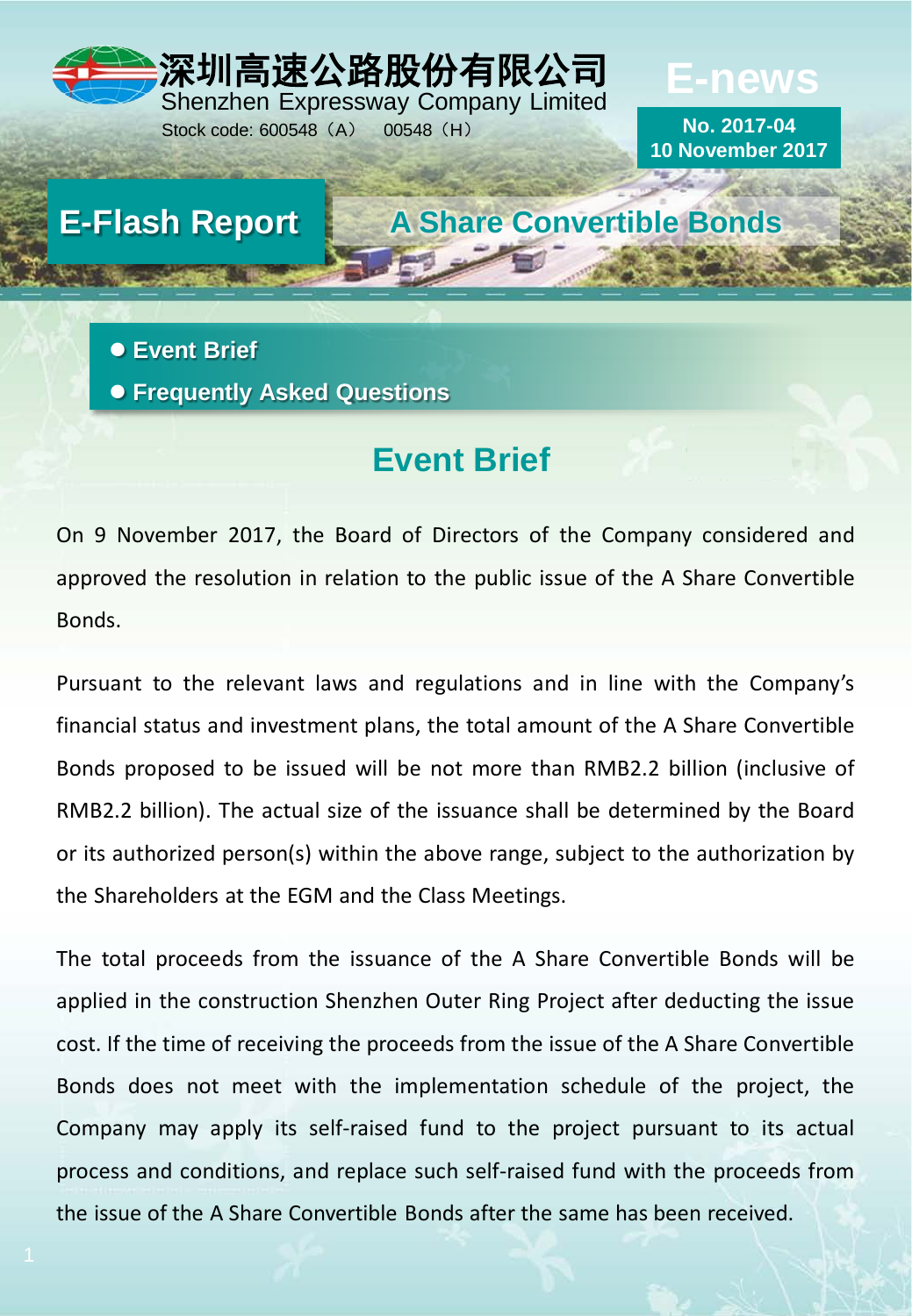

# **Frequently Asked Questions**

### 1. Method of issuance and target investors of convertible bonds?

A: The A-Share convertible bonds adopted the public offering method. Targeted investors would be a natural person, a legal person, a securities investment fund, other investors who comply with laws and regulations, etc. (except those prohibited by state laws and regulations) holding securities accounts of China Securities Depository and Clearing Corporation Limited of Shanghai Branch.

### 2. Reasons and benefits of issuing convertible bonds?

A: Since the Company issued H shares in 1997 and A-Shares in 2001, the Company had not conducted equity financing due to internal and external reasons. The development in the past ten years mainly depended on the accumulation of its own funds and the maintenance of debt level, which not only severely limits the speed of company's development, but also deprived the company of development prospect. The Company's listed platform on two lands had not been fully explored. The company's "Development Strategy from 2015 to 2019" explicitly stated "adhering to market-orientation and innovation-driven, grasping the contemporary opportunities, consolidating and enhancing core business of toll highways, actively exploring and establishing new industrial directions and realizing the sustainable development of the Company". At present, the Company has acknowledged that water environmental treatment and solid waste treatment will serve as the secondary core business of the Company. Both the transportation infrastructure industry and the environmental protection industry belong to the capital-intensive industries and require huge capital investment. Consistent and solely reliance on the development of borrowing will significantly increase the Company's financial risk, thus limiting the development capability of the Company ,missed the opportunities in development within respective industry. The issue of A-Share convertible bonds can enhance the capital strength of the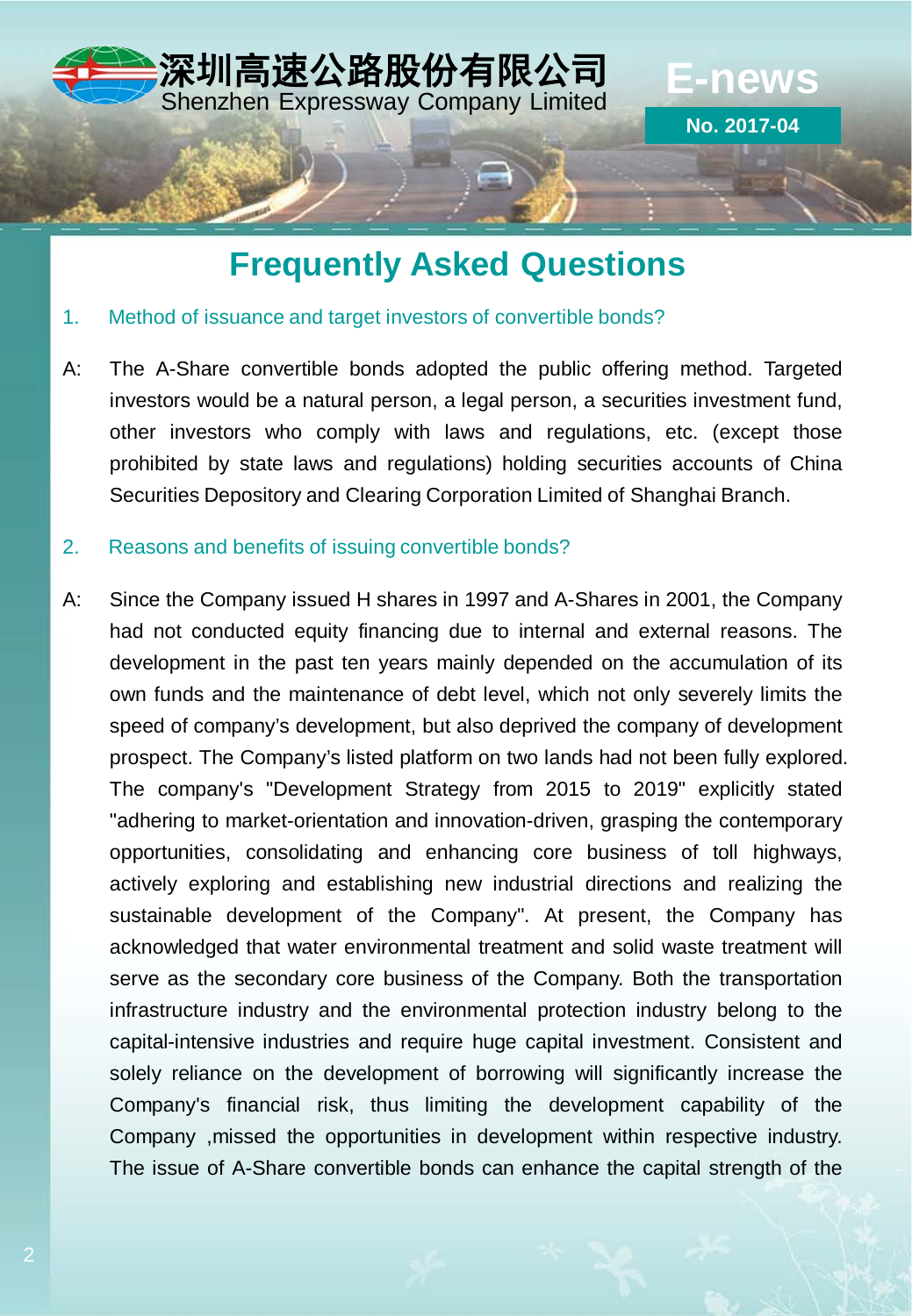

Company and subsequent development capacity as well as provide financial support for the implementation of the strategy. The A-Share Convertible Bonds are convertible into A Shares, broadening the Company's equity financing channels, enabling the Company an opportunity to optimize capital structure, maintaining financial flexibility and facilitating a healthy development in the future.

A-Share convertible bonds has the following characteristics:

1、Not restricted by the new regulations on refinancing, which is also highly promoted by the China Securities Regulatory Commission (CSRC) among few other security products. At this stage, it is the most favoured by investors in the market;

2、Prior to shares' conversion, the cost of convertible bonds on financing is much lower than bank loans and ordinary corporate bonds. With reference to the coupon rate of corporate bonds issued domestically in 2017, the initial interest rate is 0.2% at the lowest, the progressive rate is 2% at the highest. With consideration of one-off issuance cost of approximately 1%, the total cost is significantly lower than the interest rates of bank loans and ordinary corporate bonds on the same period. With calculation based on convertible bonds' average conversion progress, a total saving of approximately RMB600 million in six years can be attained;

3、Investors holding convertible bonds can choose, at an appropriate time, either to convert the bonds into company shares, or to sell to market or return to the company at maturity, whichever is beneficiary to the investors.

- 3. Will conversion of bonds into shares result in any dilution effect on earnings per share? How will the Company cope with this?
- A: The Company based its estimation of Dilution on "Notice Concerning the Dilution of Current Returns by the Public Issue of the A-Share Convertible Bonds by the Company and the Remedial Measures", which also complied with the relevant provisions of the CSRC, on the assumption that the convertible bonds will be issued by the year ended and all the shares will be converted into shares next year, deducting non-recurring gains and losses basic earnings per share in calculation. Based on the company's schedule of issuance of convertible bonds, it is expected to obtain the approval from CSRC for issuance within 3-4 quarter of next year. The conversion period will begin within 2-3 quarter of 2019.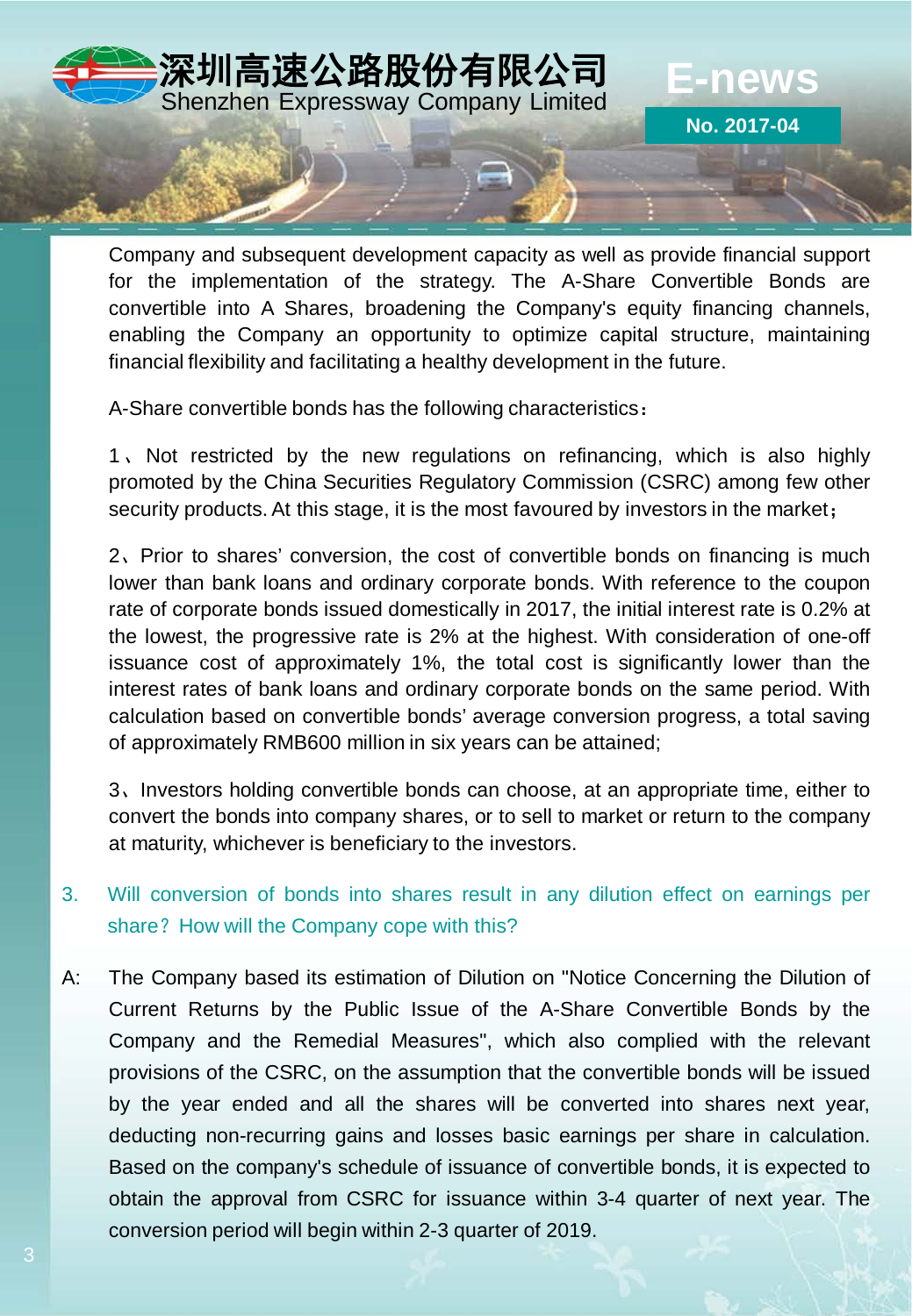

Regarding impact of dilution, both static indicators and actual business situations can be separately considered.

Static indicators: Assume that with the exclusion of tendering investment projects, the net profit of the Company in subsequent year is flat with 2016, and this does not consider other new liabilities and shares. If the progress made by convertible bonds complies with the market average (i.e. for the 1st year, cumulative conversion rated at approximately 34%, for the 2nd year, cumulative conversion rated at approximately 60% and for the 3rd year, cumulative conversion rated at approximately 75%...), the dilution influence of the convertible bonds on the Company's basic earnings per share is RMB0.01/ share, with dilution influence less than 2%. Assume the case of one-time conversion after issuing, the dilution effect on basic earnings per share to the Company will be within the range of RMB0.01/share to RMB0.3/share, affecting about 2% - 5% overall. This means that the dilution effect will have an initial high and subsequent low tendency. Mainly due to that the years from 2017 to 2019 are the construction period of the Outer Ring Project, , the benefit of the tendered investment project has not yet been reflected, and the capitalization of loan/bond interest and benefit from interest reduction have not been reflected in profits. Overall, dilution effect is insignificant.

Based on the Company's existing status of business, the Company is confident that the performance will maintain good development momentum, eagerly promote the growth of other businesses, to compensate for the dilution effect of the convertible bonds in the next few years.

Besides, with reference to the current market value of Company's A-Share, as all convertible bonds are issued and converted, the existing shareholders' interests within the Company are expected to gain about RMB0.24/share. For the H-share shareholders, their interest within the Company is expected to increase by about RMB0.51/share as there exists a market price deviation between A-shares and Hshares, assuming the current price of H-share to be used as cost of ownership.

To offset the dilution effect on earnings per share, the Company plans to pursue further strategies:

1. To increase the proportion of cash dividends, the Company plans to allocate a dividend payout ratio not less than 45% of the distributable profits realized in the current year in the next three years (from 2017 to 2019) (41% for 2016).

2. The selected tendered investment project with high profitability and its completion will offset the dilution effect of the convertible bonds.

3. Strive to enhance growth in other businesses to boost performance.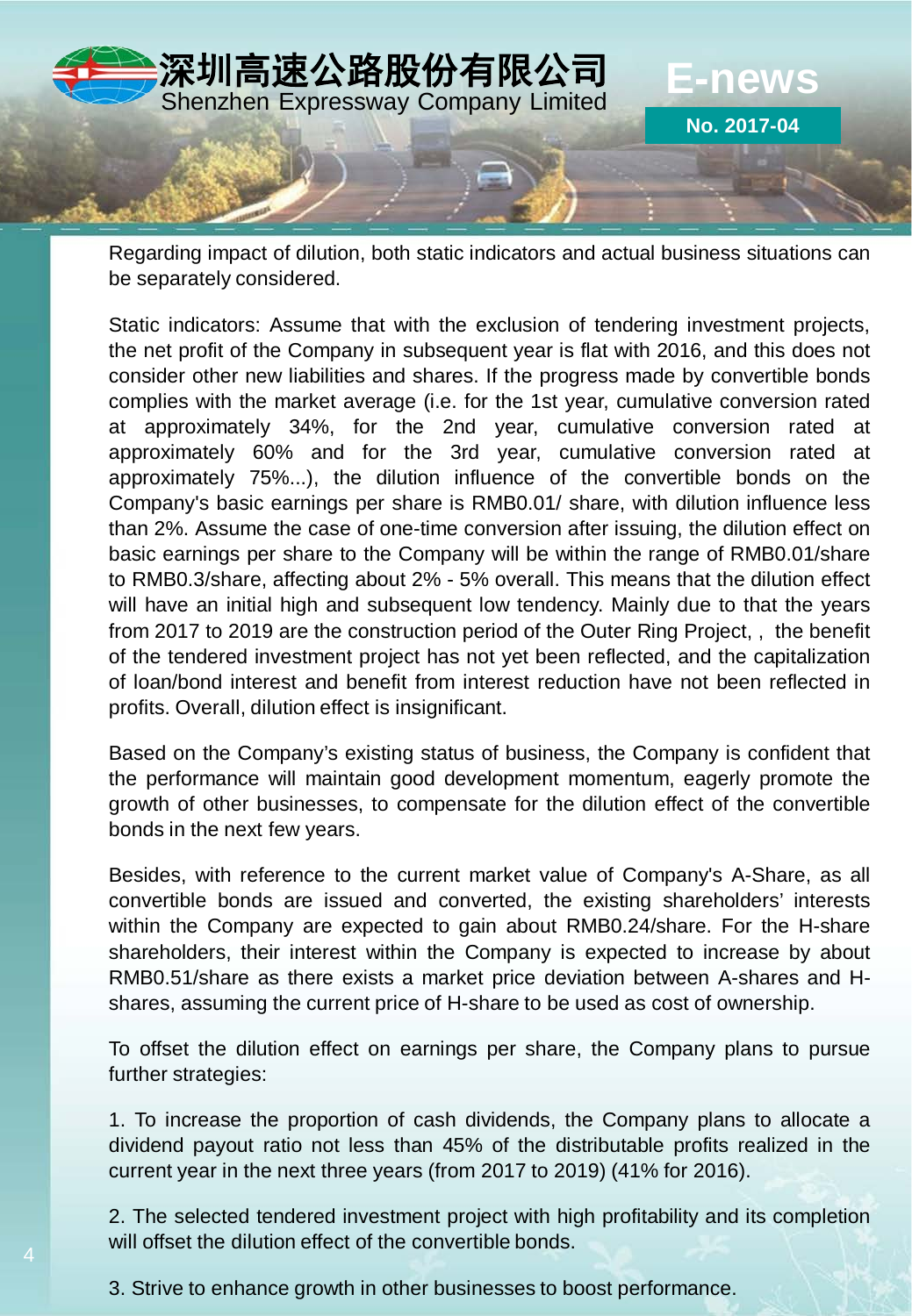

- 4. The Company currently already has a high debt ratio, why it still issued convertible bonds?
- A: As of the end of the third quarter of 2017, the asset-liability ratio of the Company is about 57%. The funds raised through the issuance of convertible bonds is to replace the original bank loans for the tendered investment project and therefore will not increase the Company's debt ratio. In the future, the debt ratio will be reduced by gradual conversion.
- 5. What is the conversion price? When can the conversion for share be implemented?
- A: The initial conversion price of the A Share convertible bonds shall not be lower than the higher of the average trading prices of A Shares of the Company for the 20 trading days preceding the publication date of the offering document of the A Share convertible bonds (in the event that the price has been adjusted due to ex-rights or ex-dividend during such 20 trading days, the average trading price of each of these trading days before adjustment shall be adjusted with reference to the ex-rights or ex-dividend share price) and the average trading price of A Shares of the Company on the trading day preceding the publication date of the offering document of the A Share convertible bonds. The actual initial Conversion Price shall be determined by the Board or its authorized person(s) after discussion and agreement with the sponsor institution (the lead underwriter) with reference to the market conditions, according to the authorization at the EGM and the Class Meetings.

The conversion period of the A Share convertible bonds commences on the first trading day immediately following the expiry of the six-month period after the date of issuance of the A Share convertible bonds and ends on the maturity date of the A Share convertible bonds.

## 6. Can the major shareholder of the Company subscribe for the issue of convertible bonds?

A: The existing holders of A Shares of the Company (including the major shareholder) shall have pre-emptive rights to subscribe for the A Share Convertible Bonds to be issued. The remaining A Share Convertible Bonds after such preferential allocation to the existing holders of A Shares or waived by the existing holders of A Shares shall be issued to the institutional investors by off-line allotment or to the investors through the on-line offering system of the SSE. The lead underwriter shall underwrite the any remaining balance thereto.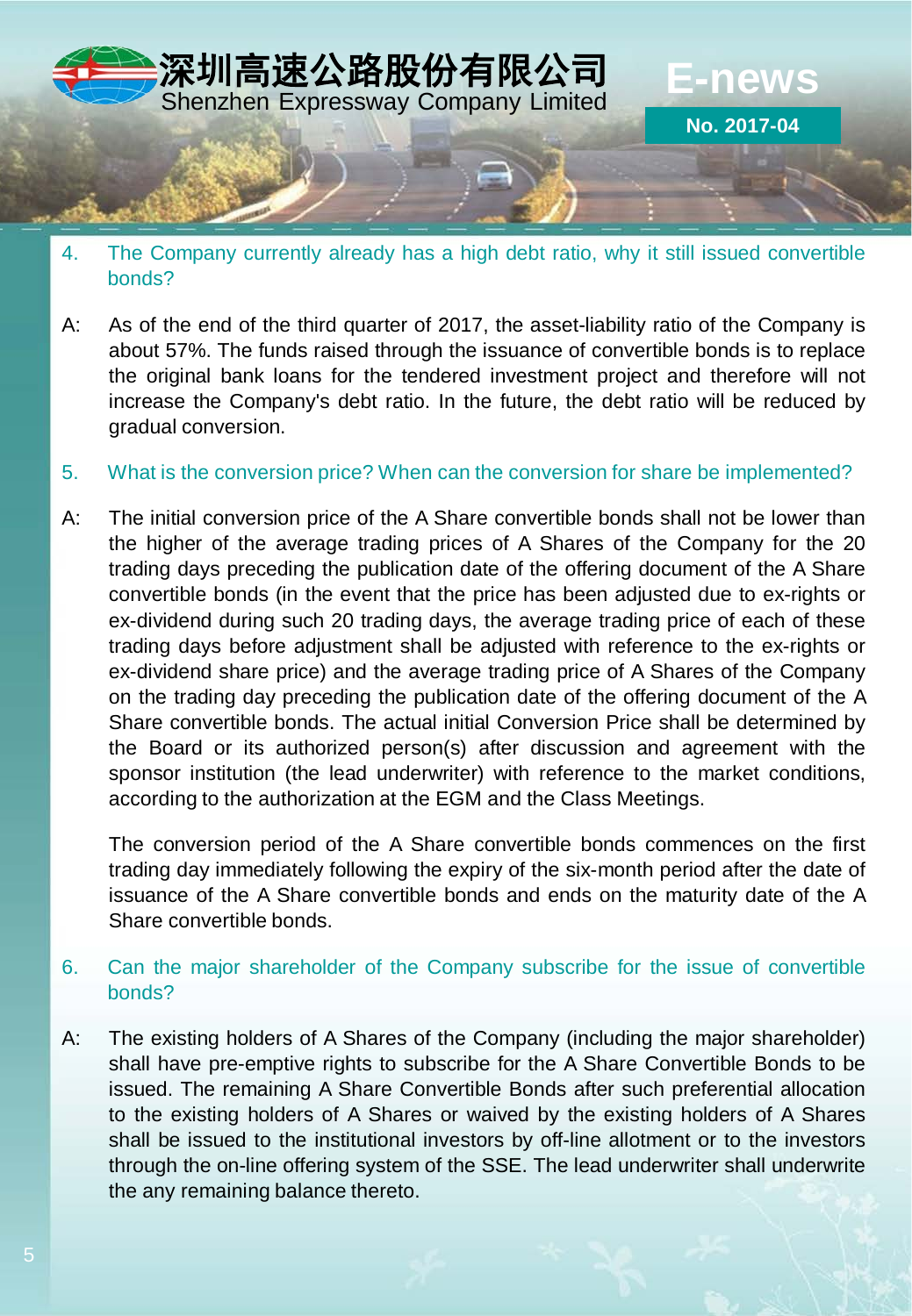

- 7. Is it possible to adjust the conversion price?
- A: Upon issue of the A Share Convertible Bonds, where there is distribution of scrip dividend, capitalization issue, issuance of new Shares, rights issue or distribution of cash dividend by the Company (excluding any increase in the share capital as a result of conversion of the A Share Convertible Bonds), the Company will adjust the Conversion Price in accordance with certain formulas.
- 8. How about the review processes and issue schedule of the convertible bonds?
- A: There are the internal procedures for the public issue the A shares convertible bonds and they are subjected to the approval by the Board of Directors and the shareholders' general meeting as well as the class shareholders at the end of the year. The specific issuance plan is proposed to those shareholders including the general meeting shareholders, and the Board of Directors or their authorized persons. With reference to the market situation, those shareholders, together with the sponsor (lead underwriter) will make the decision,

The company plans to convene a shareholders' general meeting so as to examine and approve the issue about the convertible bonds before the end of 2017. Apart from it, they will submit it to CSRC after the approval in the shareholders' general meeting. It is expected that the issuance of approvals will be attained within 3-4 quarter of next year and will be publicly issued within 6 months after approvals' acquisition.